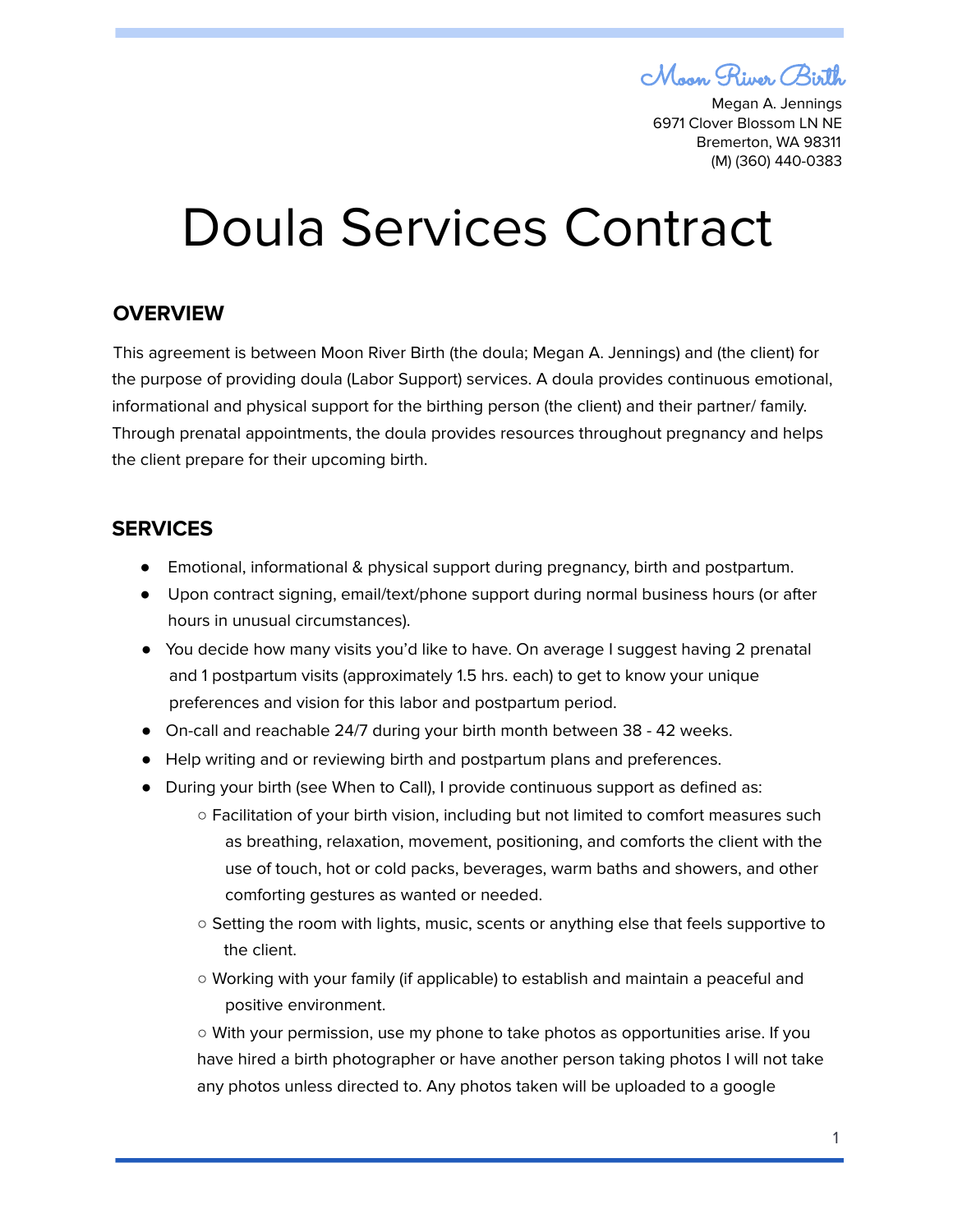photo album, for you to download at your convenience. Once you have downloaded the photos you want to, the album and all photos will be deleted.

- Working with the staff and providers to establish a good rapport and to ensure that you have enough information to make informed decisions about your care.
- Assists you and your family to become informed about the course of labor and the options. Doulas are well-versed in non medical skills.

#### Doulas **do not**:

- Perform clinical tasks, such as vaginal exams, fetal heart rate or blood pressure monitoring.
- Diagnose medical conditions, offer second opinions or give medical advice.
- Make decisions for the client
- Project their own values and goals onto the client.
- I will arrive and begin support within 2 hours of your phone call requesting my presence. Support will be continuous. I will inform you of any foreseeable times when I might be unavailable for labor support (see Cancellation & Backup).
- After birth I will remain with you for an hour or so after the birth, until the client is comfortable and ready for quiet time with loved ones. I will help you create the environment you want for those first few critical hours of bonding with your new family. I will schedule your postpartum visit in the week following your birth to see how you and your family are adjusting, assist with any issues, and listen to your birth story. Taking the time to process the joyful, difficult, miraculous and messy moments from your birth.
- Postpartum resources and referrals to professional local practitioners.

Initial\_\_\_\_

# **WHEN TO CALL**

From the moment we agree to work together, I'm available to provide support for you and your family. **Call** if anything unusual or perceived as unusual comes up during the pregnancy. **Call** when you think you notice any birthing signs, even if you do not feel you need me yet. When you call during labor, together, we will decide if I should come right away or wait awhile and reassess again soon. If I do not immediately answer whether from a text or call, please **CALL** back immediately. My phone is set up to alert me when I receive multiple calls from the same number. Please allow 2 hours for me to arrive from the time you ask me to come, though I can generally come much sooner. We will decide where I should meet you – the birthing location; home/ birthing center/ hospital. In the case of transfer of care and or chemical induction of labor I will greet the family upon checking in at the hospital to assess needs if desired. Then possibly return home for rest while the family rests, returning when labor activity begins. An individualized plan can be made depending on your needs.

Initial\_\_\_\_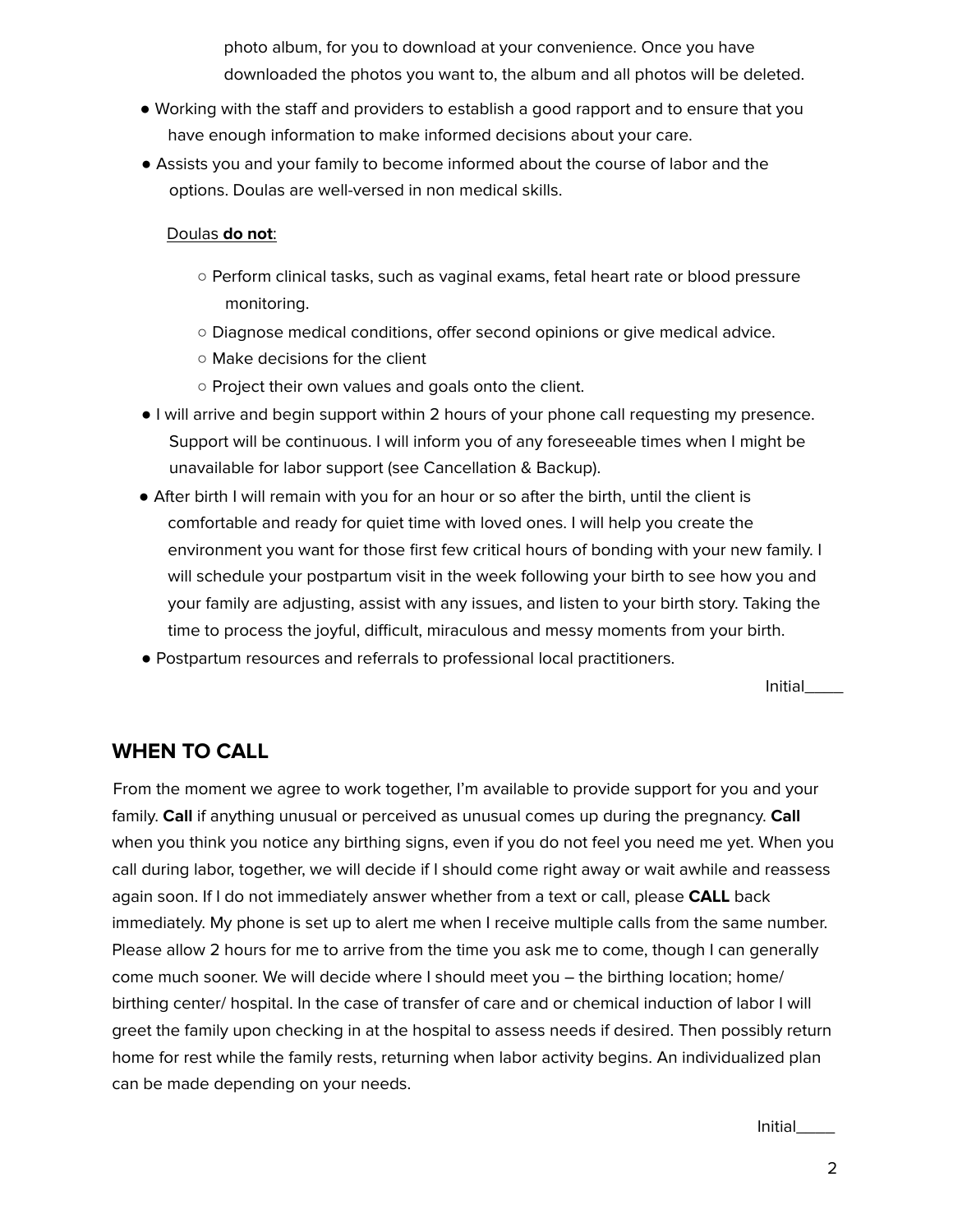# **FEES**

# **Sliding Scale**

You choose the rate that works for your family, within the sliding scale (suggested \$800-\$2000). No questions asked. You decide how many visits you need before your birth. You decide how many visits you need after the birth. On average, I prefer to meet at least twice before your birth and once after.

A **non-refundable** deposit which is 30% of your rate will be collected at the contract signing. The deposit ensures that I will be available and on-call during your birth month. The remaining balance is due by the first postpartum appointment. If the fee is not paid in full within one month from the postpartum visit, a late charge of 5% will accrue monthly until paid. Cash, Checks, Venmo, Cash App & Paypal payments accepted. Email associated with those apps is my personal email address MeganW.824@gmail.com or phone number (360) 440-0383 and may include my maiden name of Weber.

#### Total Rate to be paid:

#### Deposit paid:

#### Remaining Balance after Deposit:

#### **Insurance**

Currently not many insurance companies reimburse for doula services. If you would like to request reimbursement from your insurance I will provide you with a Super Bill (containing my NPI: 1194236059) to submit with your claim to your health insurance. The doula does not submit the forms, you are responsible to do so. The client pays the doula in full and then submit a request to the insurance company to be reimbursed. Claim submissions can be submitted multiple times up to 12 months after the birth. I would encourage you to try and request reimbursement. If every client of mine requested reimbursement and submitted their doula services invoice to insurance it would demonstrate consumer desire for it to be a covered service and thereby elevate the profession's profile so that conversations around reimbursement could happen.

Initial\_\_\_\_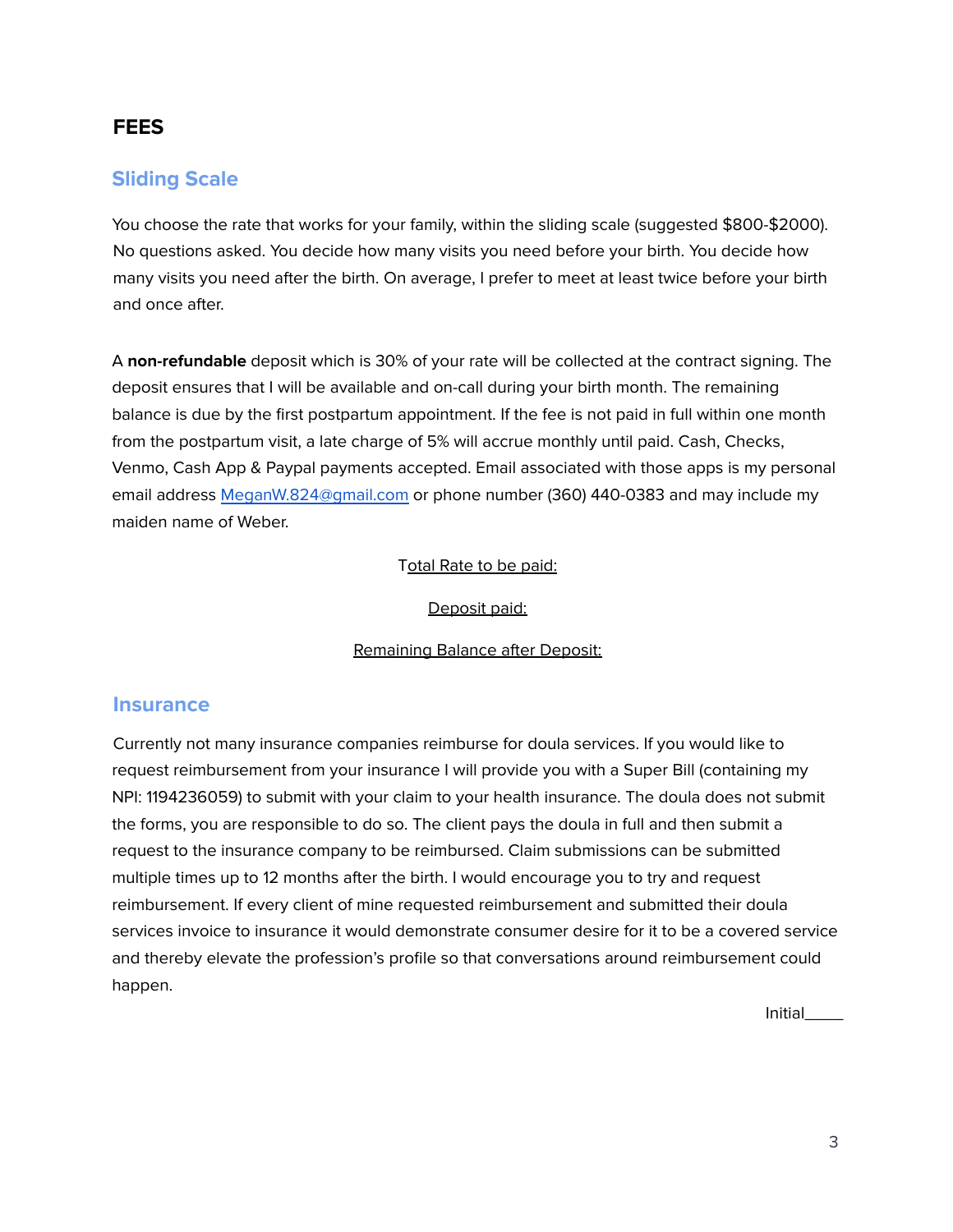# **CANCELLATION, BACKUP & SHADOW POLICY**

A backup doula may stand in for me in cases such as contagious illness, other extenuating circumstances, or during an extended labor. It is my responsibility to inform you in as much advance notice as possible of any dates or times a backup will stand in for me. If a backup doula is used, the client compensates the primary doula (Megan A Jennings) as planned, who will then compensate the backup doula for services rendered. If you go into labor before 38 weeks, I will make the best effort to join you as soon as possible and or make other arrangements as necessary.

It is my top priority to provide the services described here. If I fail to attend the birth due to circumstances beyond anyone's control (e.g. an extremely rapid birth process, the client fails to call the doula, or if the client chooses after 38 weeks of pregnancy not to utilize doula services) I will retain the fee and not collect any other fees or deposits. The deposit ensures I am available to your birth from 38 to 42 weeks of your pregnancy. In the event of pregnancy loss, the doula will work with the client on a case-by-case basis.

Initial\_\_\_\_

## **LIMITATIONS & LIABILITY**

In entering a contract for doula (Labor Support) services with Moon River Birth; Megan A. Jennings, I hereby acknowledge that during the performance period of this contract, services may be provided to me in my home, traveling to a medical facility, and/or hospital. I understand that Moon River Birth; Megan A. Jennings has a limited role pursuant to the description of tasks outlined in the above-referenced contract wherever services are provided to me. Moon River Birth; Megan A. Jennings has not represented to me that contracting for services guarantees in any way a risk-free or emergency-free labor and birth experience. I understand that my doula(s) does not make medical decisions on my behalf, to include the decision when to seek medical care at the birthing location when labor support services are provided in my home. When services are performed in a medical facility, I acknowledge that Moon River Birth; Megan A. Jennings is not responsible for the performance of clinical tasks to include medical decisions regarding the inclusion or exclusion of treatments available to me and my baby.

Now, therefore, in consideration of the above acknowledgements, I (both jointly and separately) on behalf of myself, my heirs, administrators, personal representatives, executors, and assigns to RELEASE AND FOREVER DISCHARGE Moon River Birth; Megan A. Jennings from all damages or causes of actions, either at law or in equity, which I may have or acquire or which may accrue to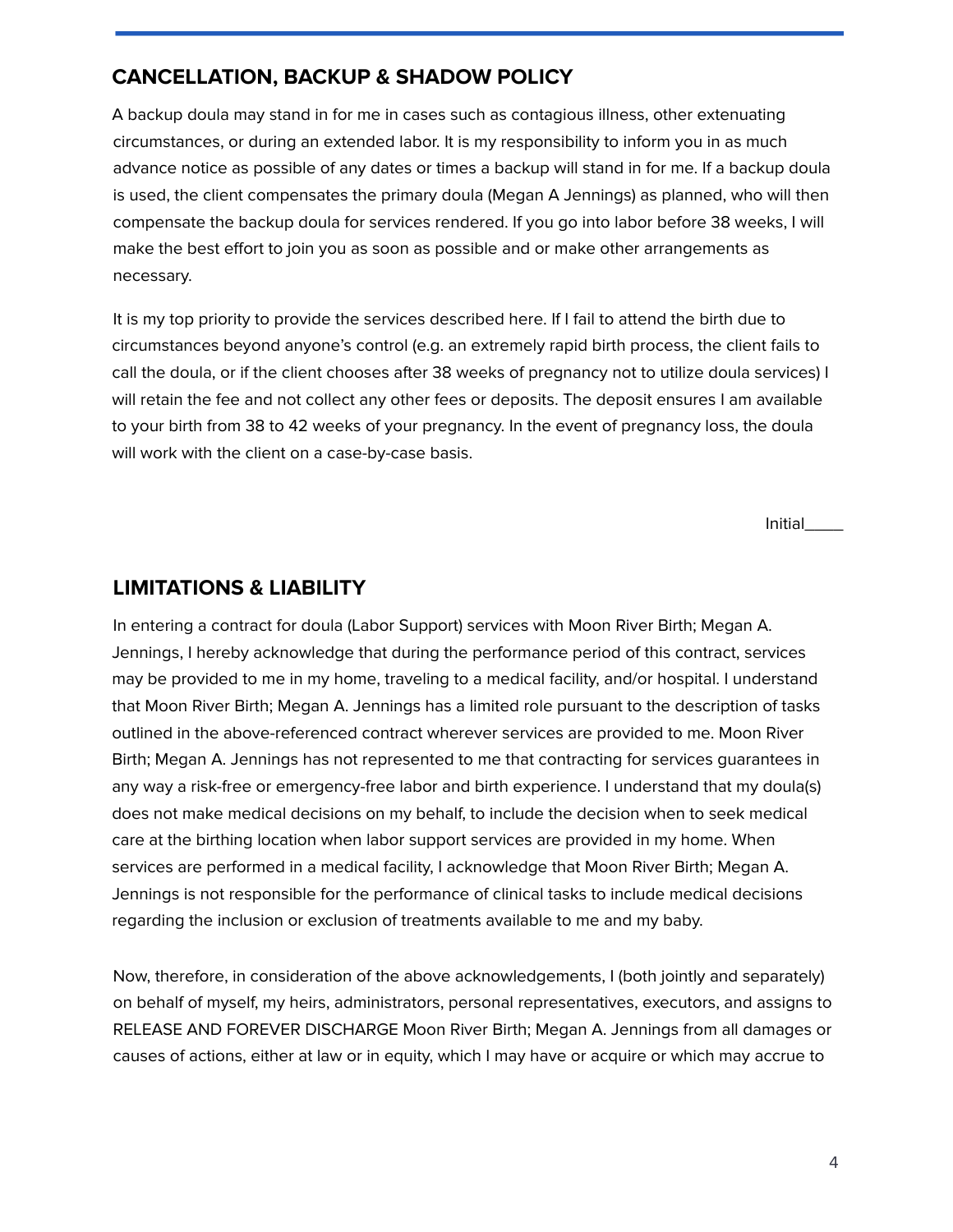me, my heirs, administrators, personal representatives, executors or assigns as a result of using the doula services of Moon River Birth; Megan A. Jennings. I intend this to be a COMPLETE RELEASE AND DISCHARGE from all liability whatsoever.

I have read all statements contained herein and I fully realize that I am signing a COMPLETE RELEASE AND BAR to any claims which I have or believe I have resulting from my contract for doula services.

Initial\_\_\_\_

# **RELEASE & CONFIDENTIALITY**

Signing this contract gives me leave to discreetly discuss your pregnancy and birth on a need to know basis with other birth professionals in both formal and informal settings. I will never use your name, your child's name, the date you gave birth or any other identifying information. Your information is kept in my client files and on my password protected devices. Upon request and written permission I may share your images on my business social media pages and website.

Initial\_\_\_\_

# **RESPONSIBILITY OF CLIENT**

You are responsible for your own clinical and medical well-being. You are responsible for making informed decisions and for your own education and research on topics pertaining to you. I ask that you inform me of any pregnancy-related or other health complications or conditions you may have, as well as any other special circumstances you might have or require. I also ask that you keep me abreast of what happens at your prenatal appointments from 36 weeks forward (if your cervix is dilated, any tests or procedures you might experience, anything your care provider seems concerned about, etc). I also request that you inform your care provider that you have hired a doula. If for any reason you decide not to have me at your birth after you have signed this contract, I ask that you let me know as soon as possible.

**Initial**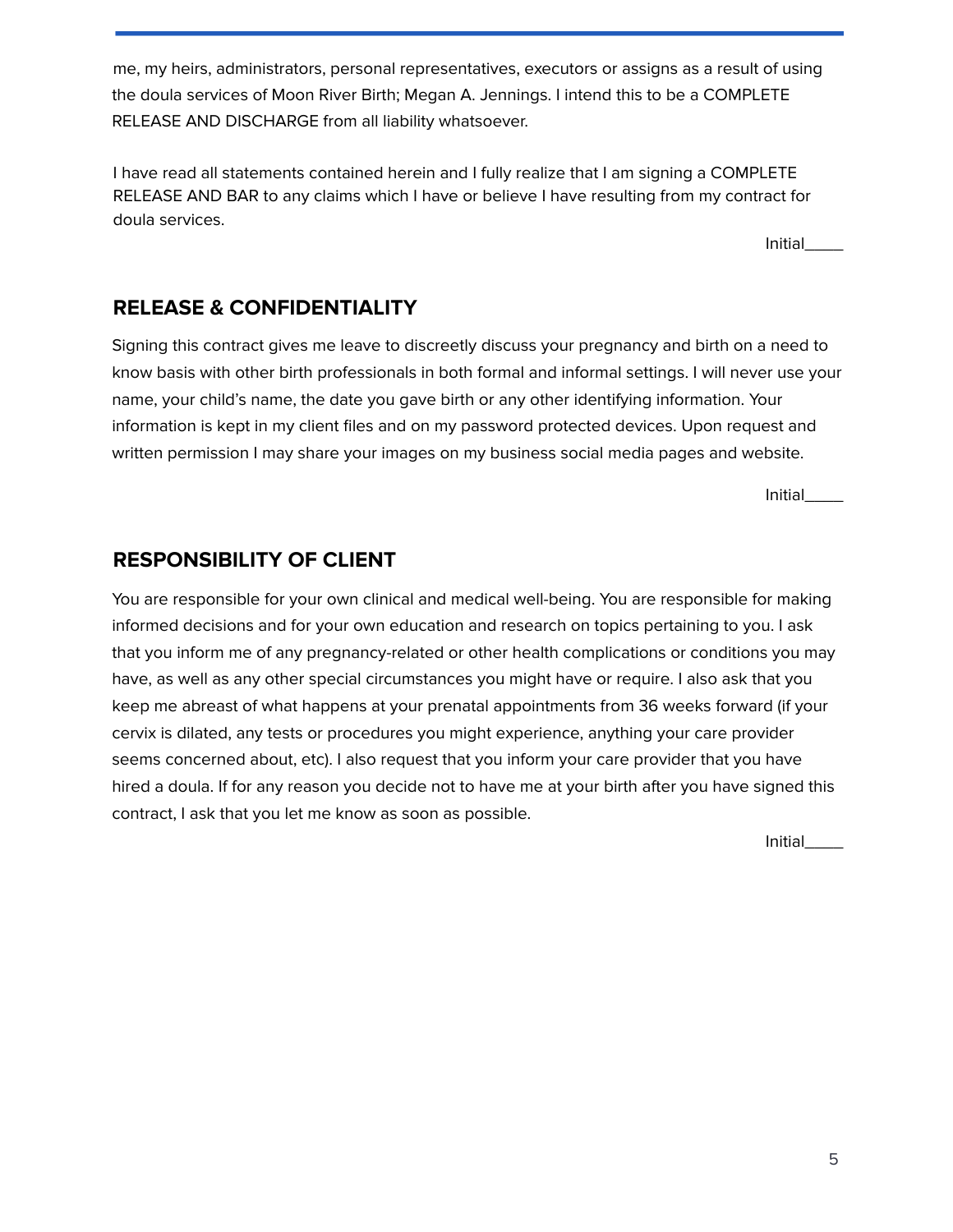## **COVID-19 AMENDMENT**

I trust that you and your family are doing their best to reduce your exposure to Covid-19. I have had both Moderna's Covid vaccines as of 02/04/2021, and a booster 12/15/2021. Even with vaccination I will continue to limit my in person visits with you. Prenatal meetings will be virtual until 38 weeks, then at that point we can schedule a home visit. Anytime I am in your home I will wash my hands upon entry, keep my distance and wear a mask at all times.

Birth Scenarios Possible under COVID-19:

If the laboring person or their partner is COVID-19 Positive or "presumptive positive" I unfortunately will not be able to attend your delivery in person, nor will I be comfortable sending a backup doula.

If the birthing facility denies entry to doulas for support during labor, I will still provide in-person support while you labor at home, and my Cyber Support Plan as outlined below.

If the birthing facility denies entry to your partner as well as doula support, I will be providing emotional support in person to your partner while you are birthing and together I will work with my Cyber Support Plan.

#### Cyber Support Plan:

I will make myself available for support via Facebook Messenger or Zoom from the point I can no longer provide in person support. If you do not have an appropriate device for this, I will sanitize one and loan it to you.

Opt-out and amended refund policy:

In the event that no healthy doula can be found to support your labor in-person, a 50% refund is offered and the above-mentioned Cyber Support Plan is offered in full.

In the event that the birthing facility denies entry to doulas and I am unable to offer support in-person at home (such as during an induction), a 25% refund is offered and the above-mentioned Cyber Support Plan is offered in full.

If you wish to opt-out of labor support before 38 weeks, you will be eligible for a 50% refund and I will no longer be on call for your labor. Postpartum support will still be offered in the form of email and text access and one Zoom meeting.

If you opt out of labor support via video in labor but still wish for in-person support before you are admitted, no refund is offered.

All refunds will need to be formally requested and know that refunds may take up to 90 days to process.

Initial\_\_\_\_